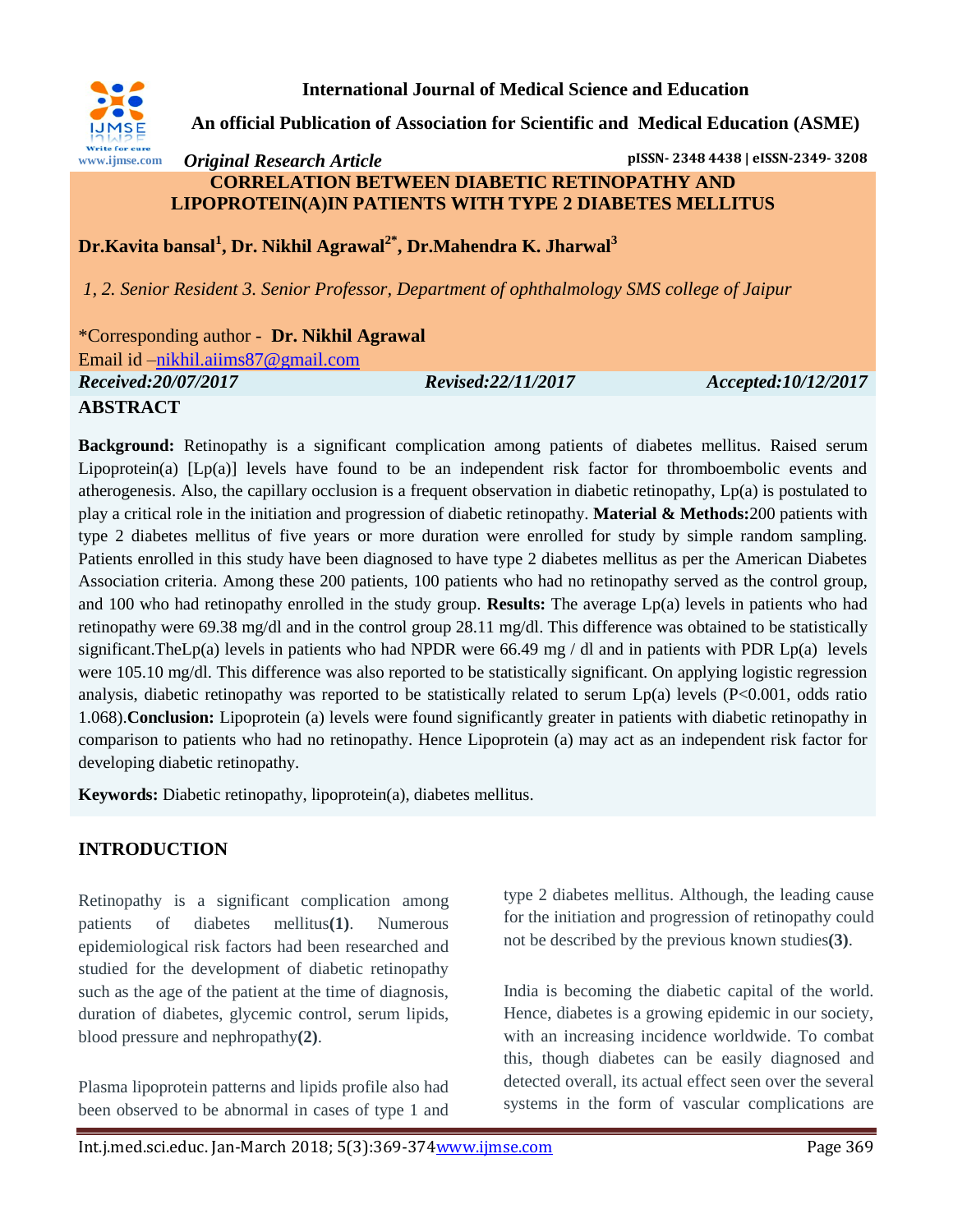rarely fully recognized. It is a fact that the various difficulties and manifestations of diabetes mellitus are still very hard to detect, and the majority of the patients usually end up in the critical stages or a disability form **(4)**.

Raised serum Lipoprotein(a)  $[Lp(a)]$  levels have found to be an independent risk factor for thromboembolic events and atherogenesis in both diabetics and nondiabetics**(5)**. Also, the capillary occlusion is a frequent observation in diabetic retinopathy, Lp(a) is postulated to play a critical role in the initiation and progression of diabetic retinopathy**(6)**.

We conducted the present study to evaluate serum Lp(a) levels in the patients with type 2 diabetes Mellitus among Indian population with and without diabetic retinopathy and to estimate the correlation, if any, between the severity of diabetic retinopathy and serum Lp(a) levels.

### **MATERIALS & METHODS**

The present prospective study was conductedat Department of Ophthalmology, SMS Medical College, Jaipur on 200 patients with type 2 diabetes mellitus of five years or more duration was enrolled for study by simple random sampling. Patients enrolled in this study have been diagnosed to have type 2 diabetes mellitus as per the American Diabetes Association criteria. **(3)**

Institutional Ethics Committee Clearance was taken before the start of the study and written informed consent for the study purpose was obtained from all the patients. Among these 200 patients, 100 patients who had no retinopathy served as the control group, and 100 who had retinopathy enrolled in the study group**.** Patients whom dilatation of pupils was contraindicated, like angle-closure glaucoma, patients with hazy media which impaired the visualization of the fundus, patients with diabetes of fewer than five years of duration, patients on hyperlipidemic or hypolipidemic drugs were excluded from the study.

1% tropicamide eye drops were used to achieve maximum dilatation of both eyes pupils. Direct ophthalmoscopy was done for fundus examination in both eyes with +20 D lens and +90D Volk's lens used for Indirect ophthalmoscopy in the investigation of the macula. Fundus findings were graded as No signs of retinopathy, Nonproliferative diabetic retinopathy (NPDR), Proliferative diabetic retinopathy (PDR).

Fasting blood samples (5 to 7 ml) were drawn for estimation of the Lp(a)and total lipid profile. Other routine investigations including glycated hemoglobin, blood urea, and urine analysis were also carried out. All the patients were subjected to a detailed clinical examination in accordance with pretested proforma. The data were analyzed using MS Excel 2010, Epi Info v7 and SPSS v22.

### **RESULTS**

In the present study out of a total of 200 patients, the 100 patients forming the study group 90 patients had NPDR, and ten patients had PDR. The average age of the study group patients was 58.1years and in the control group 58.1years. The study group included 55 females and 45 males whereas the control group comprised 44 men and On the contrary, several studies in Caucasians mostly done 56 women.

Both the study and control group were age and sexmatched. Table 1 shows the clinical and laboratory characteristics of the subjects. Patients with diabetic retinopathy were found to have a longer duration of the disease. Age, fasting glucose levels, triglycerides, total cholesterol, high-density lipoprotein (HDL) cholesterol, and low-density lipoprotein (LDL) cholesterol concentrations were comparable in the three groups. The average  $Lp(a)$  levels in patients with retinopathy were 69.38mg / dl and in the control group 28.11 mg/dl. This difference was reported to be statistically significant [Fig. 1]. The Lp(a) levels in patients who had NPDR were 66.49 mg/dl, and in patients who had PDR, the levels were 105.10 mg/dl. This difference was also reported to be statistically significant [Fig. 2]. When logistic regression analysis was applied, diabetic retinopathy was said to be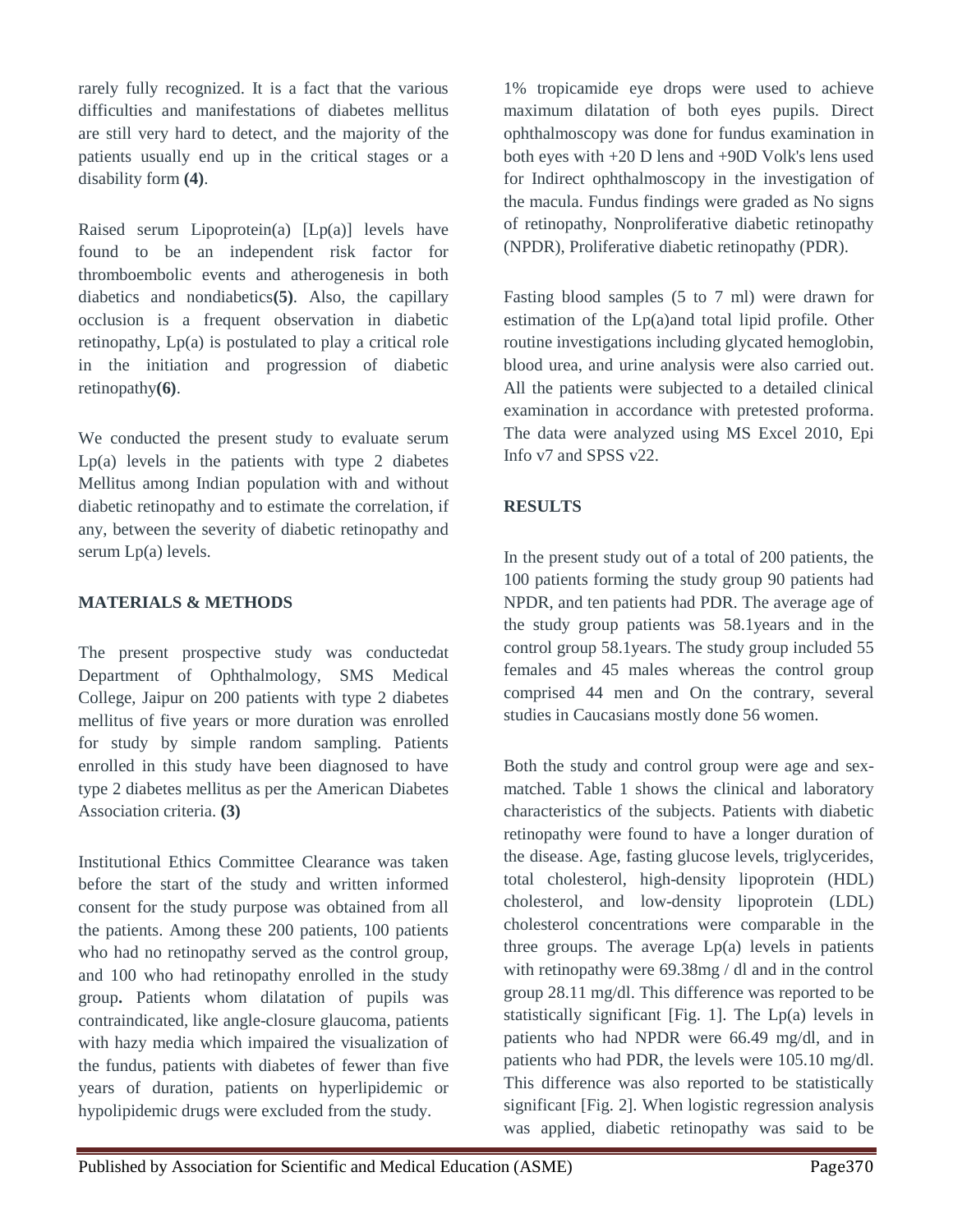statistically related to serum  $Lp(a)$  levels (P<0.001, odds ratio 1.068).

|                                                        | <b>Controls</b>  | Non-proliferative diabetic<br>retinopathy | <b>Proliferative diabetic</b><br>retinopathy |
|--------------------------------------------------------|------------------|-------------------------------------------|----------------------------------------------|
| <b>Number</b>                                          | 100              | 90                                        | 10                                           |
| Age (years)                                            | 58.1             | 58.1                                      | 56.4 (NS)                                    |
| Diabetes duration (years)                              | $6.84 \pm 5.82$  | $8.64 \pm 6.24$                           | $13.46 \pm 6.83$ (S)                         |
| <b>Fasting serum glucose (mg/dl)</b>                   | 170.32           | 180.67                                    | 183.81 (NS)                                  |
| HbA1C $(\% )$                                          | 7.91             | 8.09                                      | 8.56 (NS)                                    |
| Cholesterol (mg/dl)                                    | 185.4            | 194.7                                     | 212.1 (NS)                                   |
| Triglycerides (mg/dl)                                  | 201.16           | 186.62                                    | 188.50 (NS)                                  |
| <b>High density lipoprotein cholesterol</b><br>(mg/dl) | 34.80            | 33.79                                     | 38.29 (NS)                                   |
| Low density lipoprotein cholesterol<br>(mg/dl)         | 116.76           | 119.05                                    | 108.71 (NS)                                  |
| Lipoprotein(a) mg/dl                                   | $28.11 \pm 2.61$ | $66.49 \pm 8.06$                          | $105.10 \pm 21.17$ (S)                       |

**Table 1: Clinical and laboratory findings of the subjects**

**Fig 1: Lp (a) levels in patients with diabetic retinopathy and with no diabetic retinopathy**





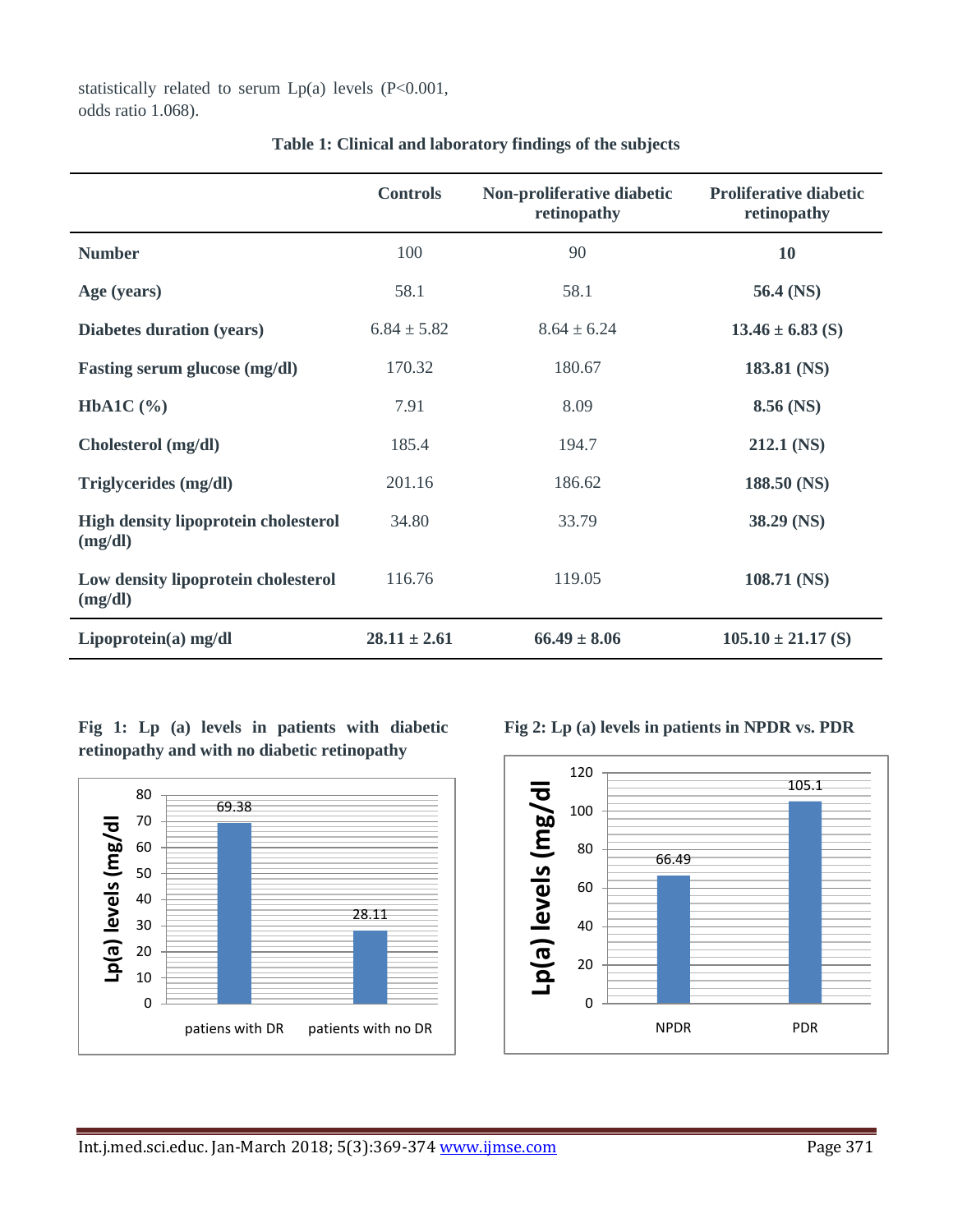### **DISCUSSION**

The present study was conducted to find out the risk factors for retinopathy in diabetic patients and the association of presenting complaints with lipoprotein a. Total study subjects were 100 cases and 100 controls, which were enrolled based on inclusion and exclusion criteria. Presenting symptoms among diabetic patients distribution showed that retinopathy was one of the most critical consequences in both type 1 and type 2 diabetes.

Along with that the duration of diabetes and the poor glycemic control were the two most important risk factors in the progression of retinopathy**(7)**. Although, these risk factors solely do not describe the development of retinopathy. It can be not present in some patients with poor glycemic control during an extended period, whereas some patients may develop retinopathic pathology in the comparatively short period in spite of good metabolic control**(8)**. This describes the probability of other risk factors responsible in the occurrence of diabetic retinopathy.

Hence the present study was conducted to find out the association of Lp(a), a subfraction of LDL cholesterol in the etiopathogenesis of diabetic retinopathy. The present study found that the average serum Lp(a) levels in cases of diabetic retinopathy was observed significantly higher than in cases without retinopathy which complied with the previously done studies conducted in Japan which stated high serum Lp(a) levels in patients with diabetic retinopathy **(9)**.

On the other hand, some studies conducted among patients with type 1 diabetes reported that  $Lp(a)$ levels werenotcorrelatedwith retinopathy **(10)**. Likewise, the correlation of serum Lp(a) levels and diabetic retinopathy and its severity present study reported that Lp(a) levels increase proportionally with the severity of retinopathy. The means  $Lp(a)$ levels in diabetic patients with PDR were statistically significant and higher than patients had NPDR.

This complies with the study done by Kim et al. which reported that type 2diabetic patients with PDR had raised serum Lp(a) levels**(11)**. A study conducted by Maiolietalshowedthatincreased serum apolipoprotein (a) levels in the diabetic retinopathy group ( NPDR and PDR) compared with the nonretinopathy group. **(12)** A study conducted by Heesenet al also found a higher incidence of proliferative retinopathy in type 2 diabetic patients with raised Lp(a) levels. **(13)**

A study conducted by Verrottiet al observed that the serum lipoprotein and lipids concentrations in patients who had type 1 diabetes mellitus and different severity of retinopathy. **(14)** They also found that statistically significant higher Lp(a) values in patients who had proliferative and NPDRincomparision to patients who had diabetic retinopathy.

On the contrary, the two studies conducted byMorisakiet al**(9)**, and Onuma et al **(15)** reported no significant association between the Lp (a) levels and patients with NPDR and PDR. The reason behind these contrary findings are not apparent at present, but differences in sample size and study population, type of diabetes and classification of diabetic retinopathy may be factors. Lp(a) is a genetically determined and regulated by apolipoprotein(a) gene located on the long arm of a chromosome **(6)**.

Plasma Lp(a) levels in are also variable and depend ontheethnicity, i.e. Indians, have high serum levels of Lp(a) **(16)**.

### **CONCLUSION**

We concluded from the present study thatLipoprotein (a) levels were found significantly greater in patients with diabetic retinopathy in comparison to patients who had no retinopathy. Hence Lipoprotein (a) may be act as an independent risk factor for developing diabetic retinopathy.

### **REFERENCES**

- 1. Nentwich MM, Ulbig MW. Diabetic retinopathy - ocular complications of diabetes mellitus. World J Diabetes. 2015 Apr 15; 6(3):489–99.
- 2. Bakkar MM, Haddad MF, Gammoh YS.